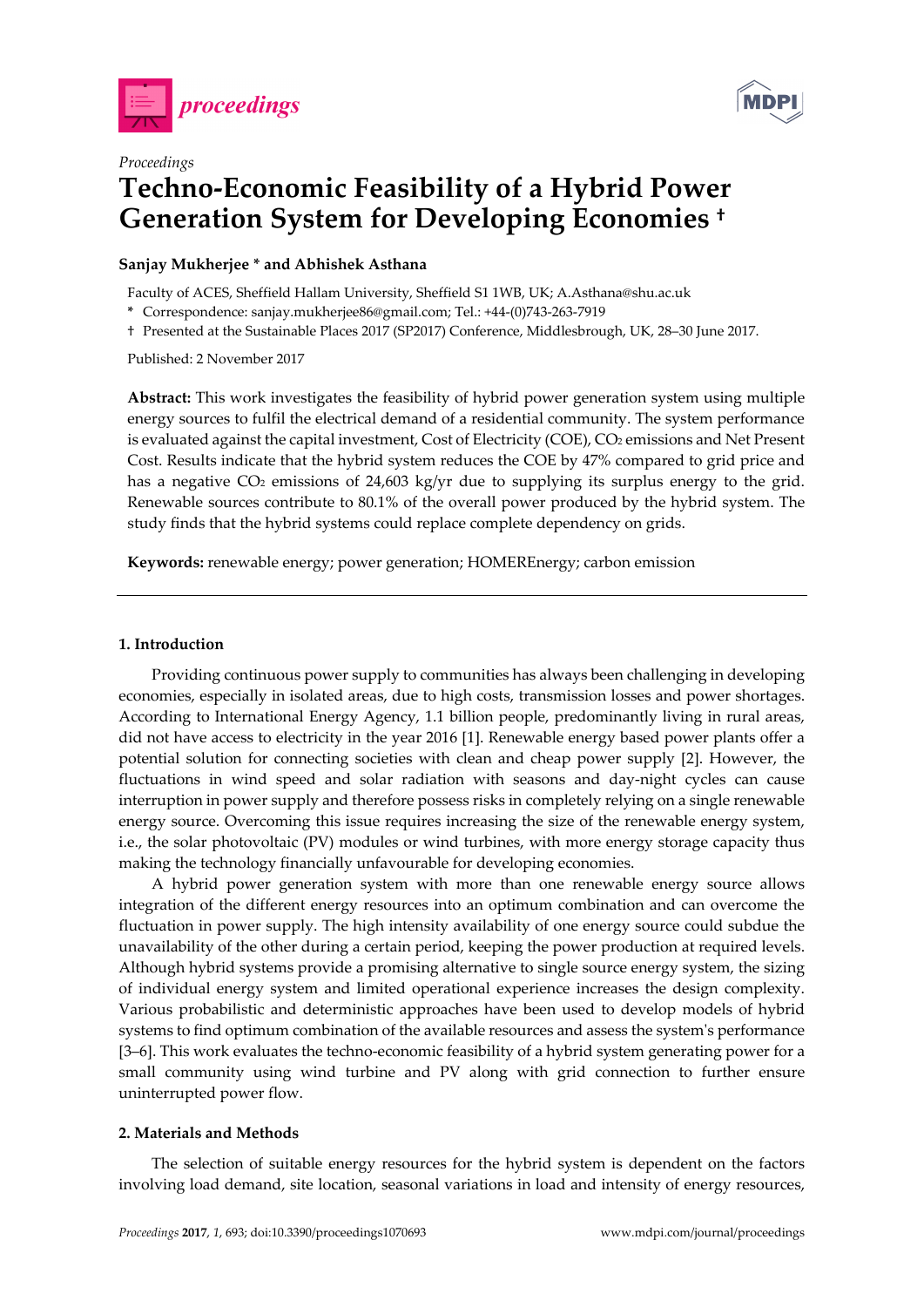etc. The initial step involves selection of an appropriate location with adequate solar radiation and wind speed. In this work, a hypothetical residential community with latitude 31.104605 and longitude 77.173424 has been selected. The data collected from NASA's surface Meteorology and Solar Energy database for the selected site indicates that the annual solar radiation and monthly average wind speed ranges from 4.76–7.16 kWh/m2/day and 4.7–7.16 m/s, respectively. The annual average electricity consumption of the community is 165.29 kWh/day with a peak load of 24.57 kW. The daily average consumption by month, shown in Figure 1 indicates that the month of January has the highest average electrical consumption of 204 kWh and July has the lowest 136 kWh.



Figure 1. Daily average consumption by month.

The model of the hybrid power plant using a combination of solar, wind and grid is developed in HOMEREnergy, an optimisation tool for modelling energy systems. Any shortage in power generation from the renewable sources will be covered by supply from grid. Parameters such as solar radiation, wind speed, PV and wind turbine capacity, electrical load, equipment cost, operating and maintenance (O&M) cost etc. are used as inputs to the model. The optimisation procedure simulates every possible system configuration by varying capacities of each energy source. All feasible configurations that meet the required electrical load of the community are presented to the user. The selected PV system has an operating lifetime of 25 years and costs £1000 per kW including the cost of shipping, installation and control system [7,8]. The O&M costs were considered as £10 per year per kW. Wind turbines with 10 kW capacity and a lifetime of 25 years are selected for the project. The capital cost and annual O&M cost for one wind turbine unit (10 kW) is £16,000 and £100, respectively [9]. An inverter with 95% efficiency and 15 years of maximum lifetime is selected. The capital and replacement costs of the converter is taken to be £300 per kW. Lead-acid batteries with nominal voltage 12 V and nominal capacity 83.4 Ah or 1 KWh were selected. The maximum lifetime of the battery, regardless of usage i.e. float life is 10 years. The capital cost of each battery is £300 and the replacement cost is £240. The O&M cost is assumed to be £10 per year for each battery. The size of the PV, wind and battery units are calculated through simulations by HOMEREnergy. The optimum combination of the components will generate power at minimum cost.

#### **3. Results and Discussions**

The simulation results obtained indicate various system configurations that could be a possible alternative to a complete grid supply. HOMEREnergy performs the energy balance calculations for each system configuration to determine if specified electrical demand is met, and estimates the cost of installation and operation of the system over the project lifetime to calculate the COE for each configuration.

#### *3.1. Power Generation by the Hybrid System*

The simulation eliminates all infeasible systems that do not meet the required electrical load and presents the results as a list of optimal combinations of PV, wind turbine, grid, converter and battery, which could be implemented as a hybrid system setup. Table 1 shows the simulation results of the hybrid configuration with the lowest COE. The results indicate that the most optimised system have contribution from all three sources i.e., wind, solar and grid. This system will require a 46.5 kW PV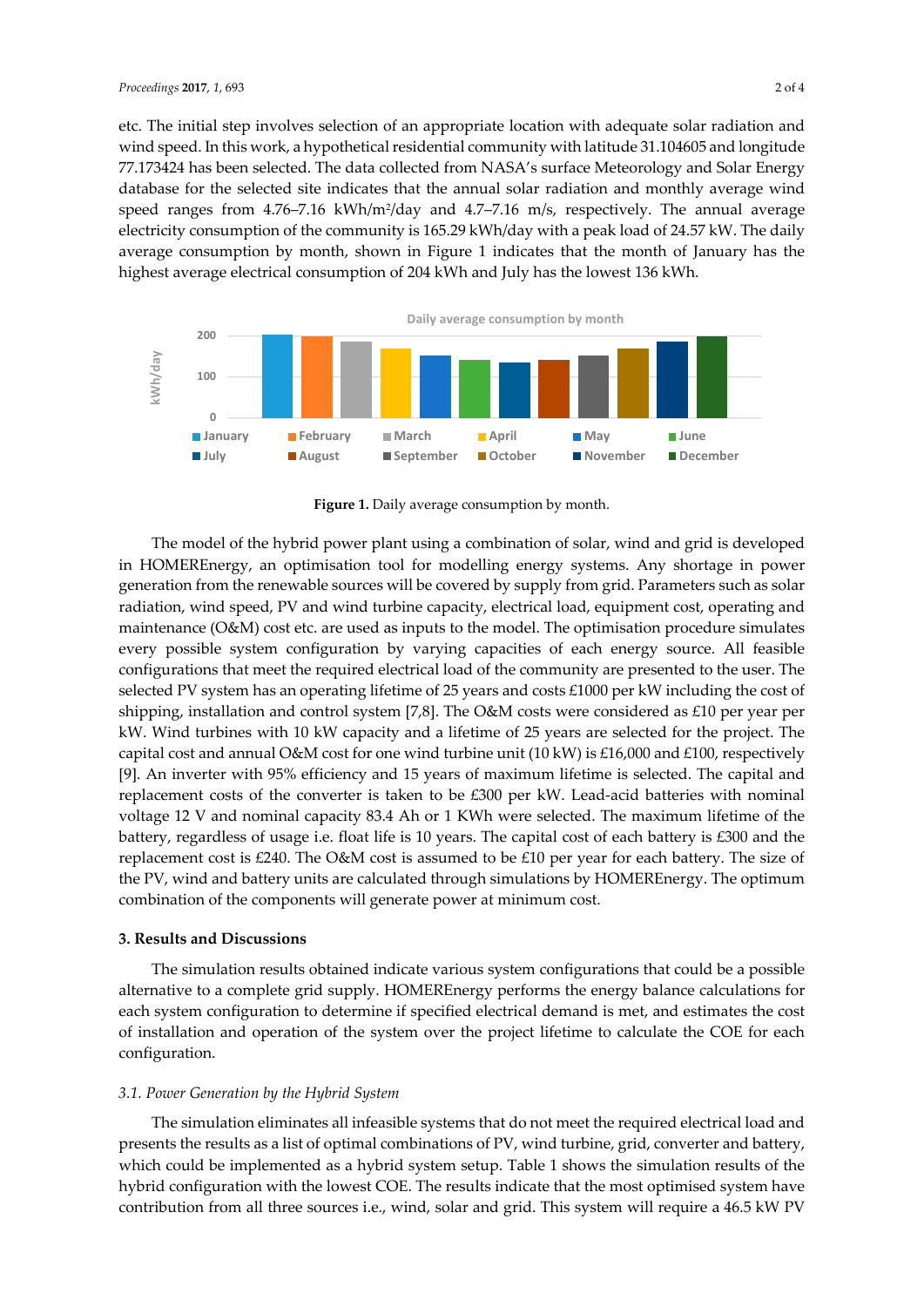unit operating for 4377 h/year and one 10 kW wind turbine unit operating for 7168 h/year. It produces 123,814 kWh of electricity annually, with 80.1% coming from PV and wind turbine. The AC primary load of the community is 60,330 kWh, which is only 48.7% of the total production of 123,814 kWh by the hybrid system. The remaining 63,483 kWh of the excess energy is sold to the grid. The levelised COE from the hybrid plant is £0.029 per kWh, which is ~47% lower compared to the grid rate of  $£0.055$ . The payback for the hybrid system is calculated to be around 13.8 years.

| Ouantity                   | Units  | Value  | Ouantity                      | Units  | Value   |
|----------------------------|--------|--------|-------------------------------|--------|---------|
| PV capacity                | kW     | 46.5   | Total electricity production  | kWh/vr | 123,814 |
| Production by PV           | kWh/vr | 81,633 | Renewable fraction            | $\%$   | 80.1    |
| Wind capacity              | kW     | 10     | Total electricity consumption | kWh/vr | 60,330  |
| Production by wind turbine | kWh/vr | 17,626 | Energy sold to Grid           | kWh    | 63,483  |
| Energy purchased from Grid | kWh    | 24.554 | Levelised COE                 | £/kWh  | 0.029   |

**Table 1.** Simulation results for the hybrid energy system.

### *3.2. Costs Involved in the Hybrid System*

Table 2 presents the summary of the costs (in  $E$ ) involved in the hybrid system. The initial capital cost of the overall system is £62,820 and the O&M cost is −£15,961. The negative value of the O&M cost reflects the savings obtained in O&M costs of the grid as a result of supplying the excess electricity of 63,483 kWh produced by the hybrid system to the grid. This reduces the net present cost of the hybrid system to £47,044. The land area required for installation of the hybrid system is not taken into consideration for cost calculations.

**Table 2.** Cost summary of the hybrid power generation system.

| Component          | <b>Initial Capital</b> | Replacement | O&M       | Fuel | Salvage | Total     |
|--------------------|------------------------|-------------|-----------|------|---------|-----------|
| 10 kW Wind Turbine | 16,000                 |             | 1278      |      |         | 17,278    |
| Lead Acid Battery  | 300                    | 208         | 127       |      | $-28$   | 608       |
| Flat plate PV      | 46,509                 | 0           | 5945      |      |         | 52,455    |
| Inverter           | 10                     | 4           |           |      | $-0.85$ | 14        |
| Grid               |                        | $\theta$    | $-23.312$ |      |         | $-23,312$ |
| System             | 62.820                 | 213         | $-15.961$ |      | $-28$   | 47.044    |

### *3.3. Environmental Aspects of the Hybrid System*

A comparison between the hybrid system and grid based on carbon dioxide  $(CO<sub>2</sub>)$ , nitrous oxides (NOx) and sulphur dioxide (SO<sub>2</sub>) emissions is shown in Table 3. A complete power supply to the community from grid will emit 38,129 kgs of CO<sub>2</sub> per annum. On the other hand, a hybrid system has a negative CO<sub>2</sub> emission rate of 24,603 kg per annum since the excess electricity produced by the hybrid system using carbon free renewable resources is sold to the grid.

**Table 3.** Emissions from a hybrid system and a grid supply system.

| Quantity        | Units | <b>Hybrid System</b> | Grid   |
|-----------------|-------|----------------------|--------|
| Carbon Dioxide  | kg/yr | $-24.603$            | 38,129 |
| Sulfur Dioxide  | kg/yr | $-107$               | 165    |
| Nitrogen Oxides | kg/yr | $-522$               | 80.8   |

#### *3.4. Comparison of Hybrid System with Standalone System*

In the standalone system, a diesel generator unit replaces the grid to maintain continuous power supply. The generator unit used has an operational lifetime of 15,000 h and costs £240 per kW of rated output. It's O&M cost is considered as £0.012 per hour and fuel price as £0.70 per litre. The simulation results indicate that the lowest levelised COE obtained for the standalone hybrid system consisting a